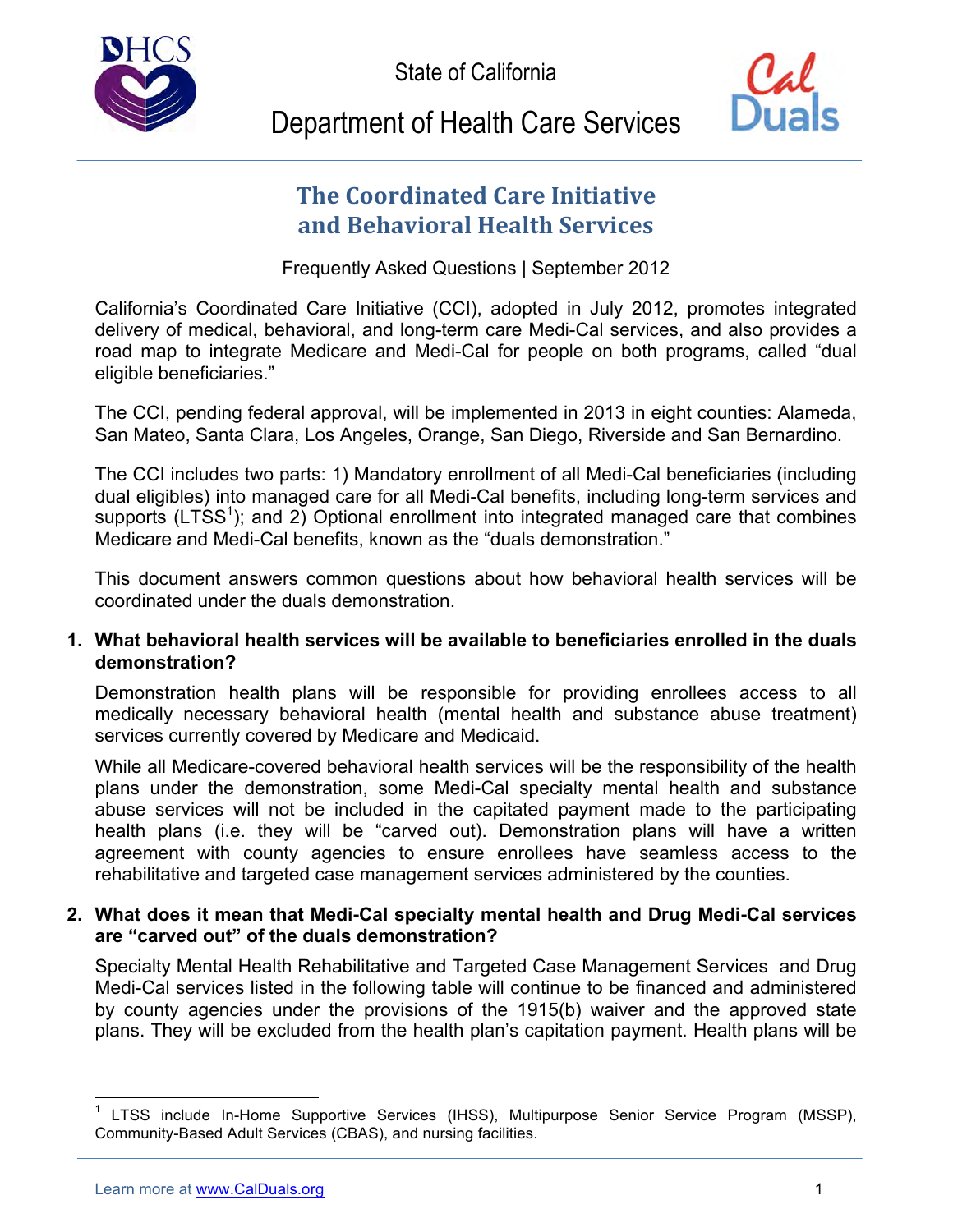responsible for coordinating with their local county agencies to provide seamless access to these behavioral health services for individuals who meet medical necessity criteria.

#### **Behavioral Health Services Excluded from the Demonstration**

| Specialty Mental Health Services (1915b waiver) |                                                                                                             |    | Drug Medi-Cal benefits              |  |
|-------------------------------------------------|-------------------------------------------------------------------------------------------------------------|----|-------------------------------------|--|
|                                                 | Portion of psychiatric inpatient hospital services not covered by Medicare as the<br>primary coverage/payer | 1. | Methadone<br>maintenance<br>therapy |  |
| 2.                                              | Mental health services (individual and group therapy, assessment, collateral,                               | 2. | Day care rehabilitation             |  |
|                                                 | plan development)*                                                                                          | 3. | individual<br>Outpatient<br>and     |  |
| 3.                                              | Medication support services*                                                                                |    | group counseling                    |  |
| 4.                                              | Day treatment intensive                                                                                     | 4. | Perinatal residential services      |  |
| 5.                                              | Day rehabilitation                                                                                          | 5. | Naltrexone<br>treatment<br>for      |  |
| 6.                                              | Crisis intervention                                                                                         |    | narcotic dependence                 |  |
|                                                 | Crisis stabilization                                                                                        |    |                                     |  |
| 8.                                              | Adult residential treatment services                                                                        |    |                                     |  |
| 9.                                              | Crisis residential treatment services                                                                       |    |                                     |  |
|                                                 | 10. Psychiatric health facility Services                                                                    |    |                                     |  |
|                                                 | 11. Targeted case management                                                                                |    |                                     |  |

\* These are bundled services and when unbundled some may be covered by Medicare

## **3. How many dual eligible beneficiaries are using specialty mental health services today in the eight CCI counties?**

 About 28 percent of the roughly 240,000 adults served by the county mental health plans statewide are dual eligible beneficiaries. The table below shows dual eligible beneficiaries receiving mental health services through the counties in the eight CCI counties.

| <b>COUNTY</b>          | <b>Dual Eligible Clients</b> |
|------------------------|------------------------------|
| Los Angeles            | 16,829                       |
| Orange                 | 1,632                        |
| San Diego              | 3,276                        |
| San Mateo              | 1,979                        |
| Alameda                | 3,488                        |
| Santa Clara            | 3,226                        |
| Riverside              | 3,123                        |
| San Bernardino         | 2,931                        |
| 8 County Total         | 36,484                       |
| <b>Statewide Total</b> | 67,776                       |

Based on Short-Doyle Approved Claims for FY 2009-10

# **4. How many dual eligible beneficiaries use Drug Medi-Cal services?**

 In fiscal year 2010-11, of the 62,000 Drug Medi-Cal admissions statewide, about 8,381 were dual eligible beneficiaries. About 44 percent (3,679) of these dual eligible beneficiaries using Drug Medi-Cal services resided in Los Angeles County.

### **5. How will the state ensure beneficiaries get all the services they need if some are carved out of the demonstration?**

 The state is implementing a "strategy for shared accountability" to ensure health plans and counties have aligned incentives to coordinate services that are in the beneficiaries' best interest. The state is requiring that health plans and county's mental health and substance